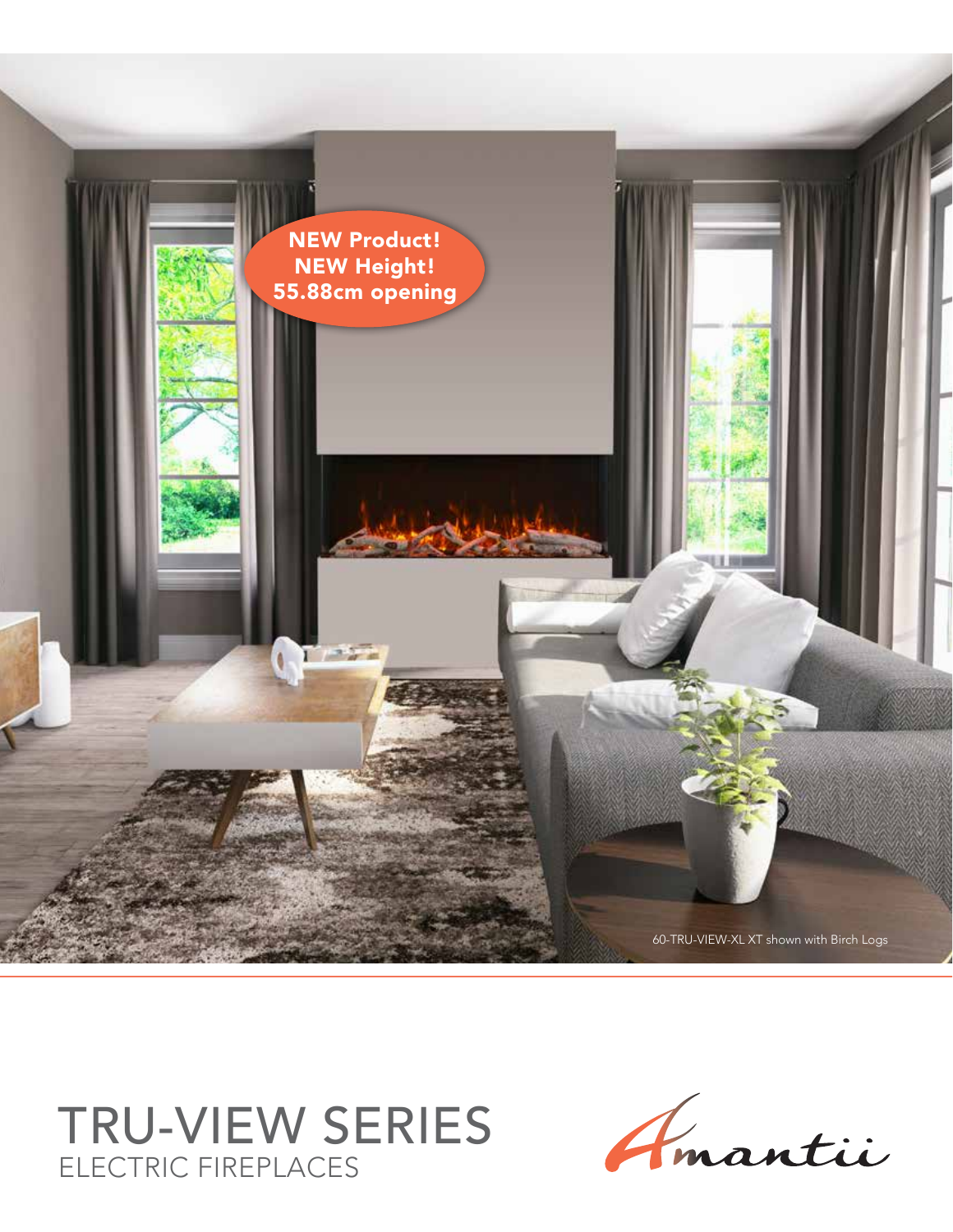## TRU-VIEW SERIES I ELECTRIC FIREPLACES

SLIM

### KEY FEATURES

#### THE PERFECT FIT

#### INCLUDED ACCESSORIES

TECHNICAL SPECS

Rotor Motor 1 at 5 watts BTU 4800

| Volts       | 220-240 V 50/60Hz |
|-------------|-------------------|
| Amps        | 13                |
| Watts       | $1500$ max        |
| Heater On   | 1500 watts high,  |
|             | 750 watts low     |
| Heater Off  | 22 watts          |
| Rotor Motor | 1 at 5 watts      |

#### IDEAL APPLICATIONS

믔 Perfect for zone heating approx. 400-500 sq ft. 4800 BTU

- Apartments
- New construction or renovations
- Outdoor spaces



Comes with a 10 piece log set and charcoal grey fire glass, vermiculite, black fire glass plus a remote.

Very thin – only 10.16cm in depth

Heater & Fan Flame operates with or without heat





⇔

Approved for Indoor and Outdoor Use

The TRU VIEW SLIM series comes with a 10 piece log set and charcoal grey fire glass, vermiculite, black fire glass plus a remote.





\*Remote control may not be exactly as shown

Our Tru-View series family just got better with the addition of the Slim! With a depth of less than 10.16cm, the Tru-View-Slim series of electric fireplaces is designed to be installed into a 5 x 10.16cm wall. Available in five sizes, you'll find a unit that is perfect for any space in your home, business or commercial space. The Slim is perfectly suited to installations where wall depth is at a premium.

Boasting our FIRE & ICE® Flame presentation with three color LED light strips allowing for multi-color flame options. With just a click of the included remote control, choose from blue, rose, violet, yellow or orange colored flames. The Slim model comes standard with a 10 piece log set and Charcoal grey fire glass, vermiculite, black fire glass plus a remote.



#### 60-TRV-SLIM



\*Height, Width, Depth: 67.63cm x 160.66cm x 26.99cm Glass Viewing Area: 39.69cm x 151.45cm Surround Size: No surround \*\*Shipping Size: 73.98cm x 171.45cm x 32.07cm Shipping Weight: 63.50 KG Glass Included

#### 72-TRV-SLIM

\*Height, Width, Depth: 67.63cm x 191.14cm x 26.99cm Glass Viewing Area: 39.69cm x 181.93cm Surround Size: No surround \*\*Shipping Size: 73.98cm x 201.93cm x 32.07cm Shipping Weight: 76 KG Glass Included

标志

\*Height, Width, Depth: 67.63cm x 84.46cm x 26.99cm Glass Viewing Area: 39.69cm x 75.25cm Surround Size: No surround \*\*Shipping Size: 73.98cm x 85.25cm x 32.07cm Shipping Weight: 38 KG Glass Included

\*Height, Width, Depth: 67.63cm x 109.86cm x 26.99cm Glass Viewing Area: 39.69cm x 100.65cm Surround Size: No surround \*\*Shipping Size: 73.98cm x 120.65cm x 32.07cm Shipping Weight: 47 KG Glass Included

\*Height, Width, Depth: 67.63cm x 135.26cm x 26.99cm Glass Viewing Area: 39.69cm x 126.05cm Surround Size: No surround \*\*Shipping Size: 73.98cm x 146.05cm x 32.07cm Shipping Weight: 55 KG Glass Included



**BEATER FORENOTES**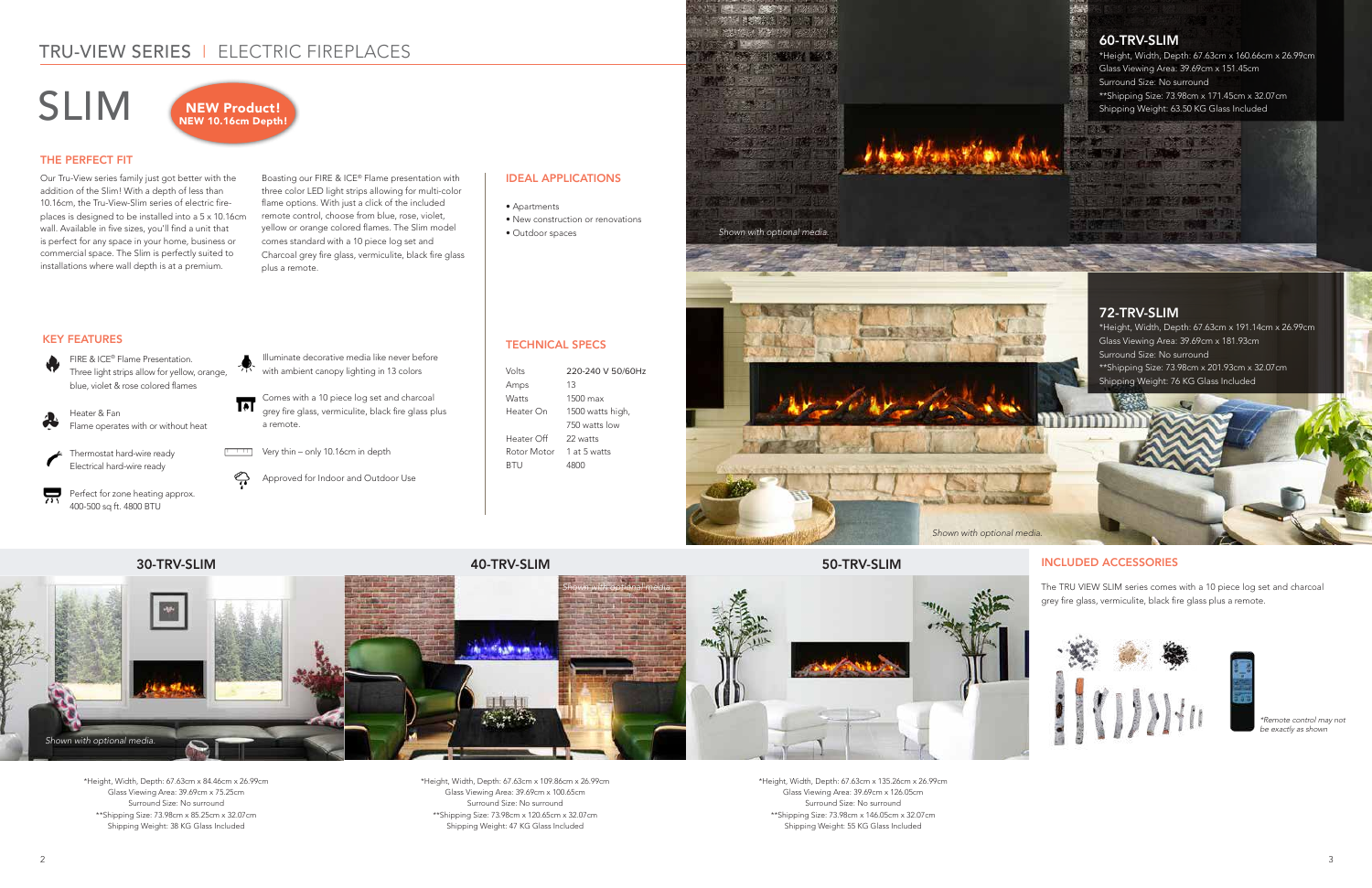# TRU-VIEW SERIES I ELECTRIC FIREPLACES

# XL EXTRA TALL

### KEY FEATURES

#### REACHING NEW HEIGHTS

#### INCLUDED ACCESSORIES

TECHNICAL SPECS

Volts 220-240 V 50/60Hz





| Amps         | 13               |
|--------------|------------------|
| <b>Watts</b> | $1500$ max       |
| Heater On    | 1500 watts high, |
|              | 750 watts low    |
| Heater Off   | 22 watts         |
| Rotor Motor  | 1 at 5 watts     |
| BTU          | 4800             |
|              |                  |
|              |                  |

For a sophisticated and contemporary way to introduce flame into your living space our Tru-View XL-XT are a perfect fit. The XL-XT series comes with a beautiful selection of logs, embers and glass media kit to create a beautiful illusion of flame. It's your choice of media kits.

Built with Amantii's FIRE & ICE® Flame presentation made of three color LED light strips allowing for multi-color flame options. With just a click of the included remote control, choose from blue, rose, violet, yellow or orange colored flames. Additional media options available for purchase.

Your choice of Designer Media kit - deluxe log<br>
A Cost kit is the contract of Designer Media kit - deluxe log set, black stones, rocks, pebbles, vermiculite chips and embers

Glass viewing area is 55.88cm in height

#### IDEAL APPLICATIONS

- Residential spaces
- Patios
- Outdoor spaces
- Commercial spaces
- Restaurants

• New construction or renovations

FIRE & ICE® Flame Presentation. Three light strips allow for yellow, orange, blue, violet & rose colored flames

Heater & Fan Flame operates with or without heat

Thermostat hard-wire ready Electrical hard-wire ready



Perfect for zone heating approx. 400-500 sq ft. 4800 BTU

Illuminate decorative media like never before with ambient canopy lighting in 13 colors

Approved for Indoor and Outdoor Use

The Tru View XL Extra Tall series includes your choice of Design Media Kit - 15 piece log set, black fireglass, pebbles, stones, vermiculite chips and embers, ICE media kit and a remote.

DESIGN-MEDIA-RUSTIC-14PCE





#### ICE MEDIA



FI-109-Diamond

\*Remote control may

YOUR CHOICE:



#### 40-TRV-XL-XT 50-TRV-XL-XT 60-TRV-XL-XT

⇔



NEW!

\*Height, Width, Depth: 83.82cm x 109.86cm x 34.93cm Glass Viewing Area: 55.88cm x 100.65cm Surround Size: No surround \*\*Shipping Size: 89.54cm x 120.65cm x 39.69cm Shipping Weight: 57 KG Glass Included

\*Height, Width, Depth: 83.82cm x 135.26cm x 34.93cm Glass Viewing Area: 55.88cm x 126.05cm Surround Size: No surround \*\*Shipping Size: 89.54cm x 146.05cm x 39.69cm Shipping Weight: 67 KG Glass Included

\*Height, Width, Depth: 83.82cm x 160.66cm x 34.93cm Glass Viewing Area: 55.88cm x 151.45cm Surround Size: No surround \*\*Shipping Size: 89.54cm x 171.45cm x 39.69cm Shipping Weight: 77 KG Glass Included

#### 72-TRV-XL-XT

\*Height, Width, Depth: 83.82cm x 191.14cm x 34.93cm Glass Viewing Area: 55.88cm x 181.93cm Surround Size: No surround \*\*Shipping Size: 89.54cm x 201.93cm x 39.69cm Shipping Weight: 91 KG Glass Included

#### 88-TRV-XL-XT

\*Height, Width, Depth: 83.82cm x 231.78cm x 34.93cm Glass Viewing Area: 55.88cm x 222.57cm Surround Size: No surround \*\*Shipping Size: 89.54cm x 242.57cm x 39.69cm Shipping Weight: 105 KG Glass Included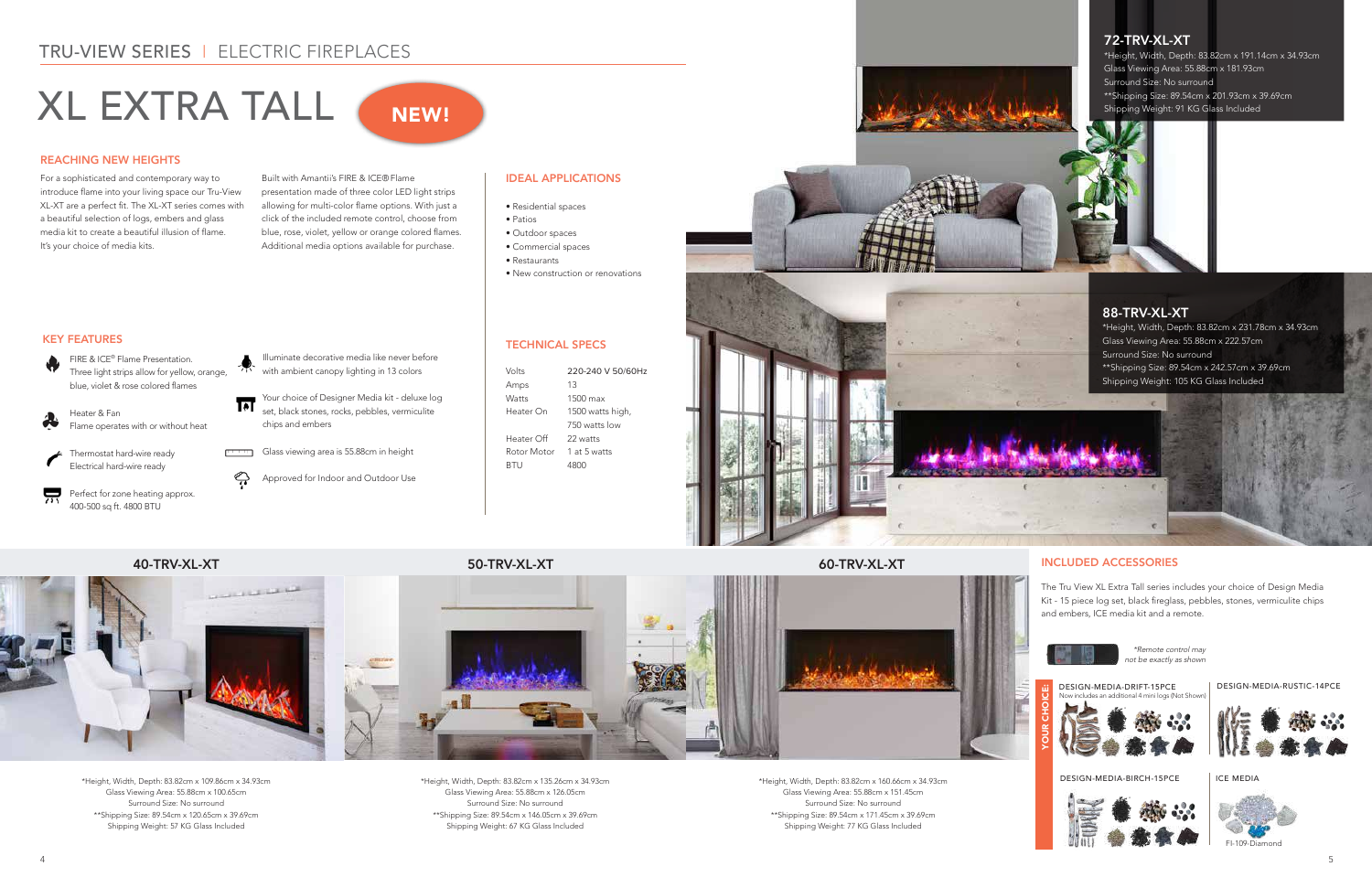## TRU-VIEW SERIES I ELECTRIC FIREPLACES

# XL DEEP

#### KEY FEATURES

#### STUNNING FROM ANY ANGLE

#### INCLUDED ACCESSORIES

#### TECHNICAL SPECS

| Volts                    | 220-240 V 50/60Hz |
|--------------------------|-------------------|
| Amps                     | 13                |
| Watts                    | $1500$ max        |
| Heater On                | 1500 watts high,  |
|                          | 750 watts low     |
| Heater Off               | 22 watts          |
| Rotor Motor 1 at 5 watts |                   |
| BTU                      | 4800              |
|                          |                   |



Makes a bold statement of elegance that is sure to capture the imagination of any guest who happen upon its presence. Versatile and stunning, this fireplace has four installation options: 3 sided open, left side open, right side open or both sides "closed".

Designed for finishing materials to built flush to the lip for a clean face finish. Built-In only. No trim or surround included.

Perfect for any space, inside or out, including bathrooms.

Boasting a depth of 36.195cm, the TRU-VIEW-XL DEEP features two flame sets, ambient canopy lighting in 13 colors to illuminate the decorative media like never before and our exclusive FIRE & ICE® flame presentation. Additional media available for purchase.

#### IDEAL APPLICATIONS

- Residential spaces
- Patios
- Outdoor spaces
- Commercial spaces
- Restaurants
- New construction or renovations

The Tru View XL Deep series includes your choice of Design Media Kit - 15 piece log set, black fireglass, pebbles, stones, vermiculite chips and embers, ICE media kit and a remote.

Your choice of Designer Media kit - deluxe log Sour choice of Dealgrich Medicines, vermiculite<br>Set, black stones, rocks, pebbles, vermiculite





FI-109-Diamond

#### 40-TRV-XL DEEP 60-TRV-XL DEEP 72-TRV-XL DEEP



#### 50-TRV-XL DEEP

\*Height, Width, Depth: 67.63cm x 135.26cm x 36.20cm Glass Viewing Area: 39.69cm x 114.94cm Surround Size: No surround \*\*Shipping Size: 82.13cm x 153.99cm x 40.64cm Shipping Weight: 64 KG Glass Included

\*Height, Width, Depth: 67.63cm x 109.86cm x 36.20cm Glass Viewing Area: 39.69cm x 33.66cm Surround Size: No surround \*\*Shipping Size: 82.13cm x 130.10cm x 40.64cm Shipping Weight: 55 KG Glass Included

\*Height, Width, Depth: 67.63cm x 160.66cm x 36.20cm Glass Viewing Area: 39.69cm x 151.45cm Surround Size: No surround \*\*Shipping Size: 82.13cm x 179.39cm x 40.64cm Shipping Weight: 73 KG Glass Included

\*Height, Width, Depth: 67.63cm x 191.14cm x 36.20cm Glass Viewing Area: 319.09cm x 174.63cm Surround Size: No surround \*\*Shipping Size: 82.13cm x 220.67cm x 40.64cm Shipping Weight: 87 KG Glass Included

FIRE & ICE® Flame Presentation.  $\bullet$ Three light strips allow for yellow, orange, blue, violet & rose colored flames

Heater & Fan Flame operates with or without heat

Thermostat hard-wire ready Electrical hard-wire ready

Perfect for zone heating approx. 400-500 sq ft. 4800 BTU

Illuminate decorative media like never before with ambient canopy lighting in 13 colors

chips and embers

믔

⇔

Approved for Indoor and Outdoor Use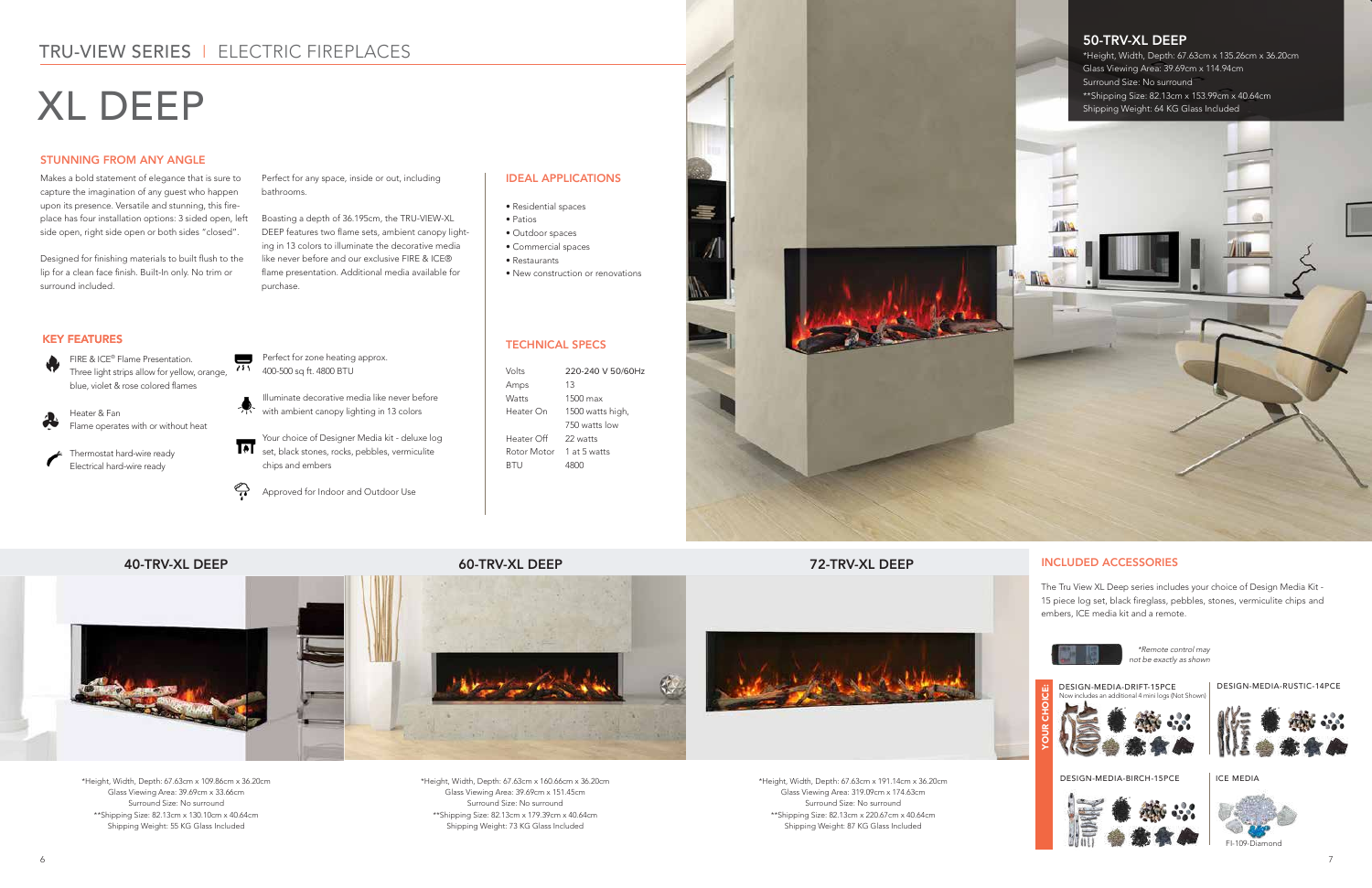FIRE & ICE® Flame Presentation. Three light strips allow for yellow, orange, blue, violet & rose colored flames

Heater & Fan Flame operates with or without heat

Perfect for zone heating approx. 400-500 sq ft. 4800 BTU

- Illuminate decorative media like never before with ambient canopy lighting in 13 colors
- Thermostat hard-wire ready Electrical hard-wire ready

Nº 1. Cube with Speaker Base 109.22cm x 49.88cm x 29.85cm

Nº 2. Cube with Leg Base 85.41cm x 49.85cm x 29.85cm

Nº 3. Cube Wall Mount 64.14cm x 49.88cm x 29.85cm

Nº 4. Leg Base 21.28cm x 52.07cm x 32.07cm g

15.88cm deep comes with 10 piece log set, ल charcoal grey real fireglass media and two bags of vermiculite, in black and white.

Approved for Indoor and Outdoor Use

# TRU-VIEW SERIES I ELECTRIC FIREPLACES

# THE CUBE

#### KEY FEATURES

#### STYLISH & VERSATILE

#### TECHNICAL SPECS

#### MEASUREMENTS

| Volts                     | 220-240 V 50/60Hz |
|---------------------------|-------------------|
| Amps                      | 13                |
| Watts                     | 1500 max          |
| Heater On                 | 1500 watts high,  |
|                           | 750 watts low     |
| Heater Off                | 22 watts          |
| Rotor Motor  1 at 5 watts |                   |
| BTU                       | 4800              |
|                           |                   |

Nº 3. Cube Wall Mount



The stylish Cube 3 sided electric fireplace is truly innovative! The stunning flame presentation and unique media options can now be viewed from almost any angle through 3 sides of glass viewing area.

 $\epsilon$  1.28cm  $\times$  1.28cm  $\times$  1.28cm  $\times$  1.28cm  $\times$  1.28cm  $\times$  1.28cm  $\times$  1.28cm  $\times$  1.28cm  $\times$  1.28cm  $\times$  1.28cm  $\times$  1.28cm  $\times$  1.28cm  $\times$  1.28cm  $\times$  1.28cm  $\times$  1.28cm  $\times$  1.28cm  $\times$  1.28cm  $\times$  1.28cm  $\times$  *Leg Base is not approved for use outdoors.*

The Cube features two flame sets, ambient canopy lighting in 13 colors to illuminate the decorative media like never before and our exclusive FIRE & ICE® flame presentation that allows users to choose from blue, rose, violet, yellow or orange colored

flames with just a click of the remote control

Customize the appearance of the Cube further by utilizing the included 10 piece log set, charcoal grey real fireglass media and two bags of vermiculite, in black and white. Further media options available for additional purchase.

*With three distinct styles to choose from the Cube is perfect for any space, inside or out including bathrooms and kitchens.*

#### IDEAL APPLICATIONS

- Residential spaces
- Patios
- Outdoor spaces
- Commercial spaces
- Restaurants
- New construction or renovations

CUBE 2025WM Speaker Base Dimensions \*Height, Width, Depth: 40.09cm x 49.85cm x 29.85cm



Leg Base Dimensions \*Height, Width, Depth: 17.78cm x 52.07cm x 32.07cm



CUBE 2025WM is approved for use outdoors in a covered area. Speaker Base and Leg Base are not approved for use outdoors.

#### CUBE 2025WM WITH SPEAKER BASE CUBE 2025WM WITH LEG BASE CUBE 2025WM



#### INCLUDED ACCESSORIES

Each unit comes with a 10 piece log set, charcoal grey real fireglass media and two bags of vermiculite, in black and white, and a remote.





\*Remote control may not be exactly as shown

#### CUBE 2025WM

\*Height, Width, Depth: 64.14cm x 49.85cm x 29.85cm Glass Viewing Area: 39.05cm x 41.91cm x 15.24cm \*\*Shipping Size: 58.42cm x 38.10cm x 71.12cm Shipping Weight: 27 KG Glass Included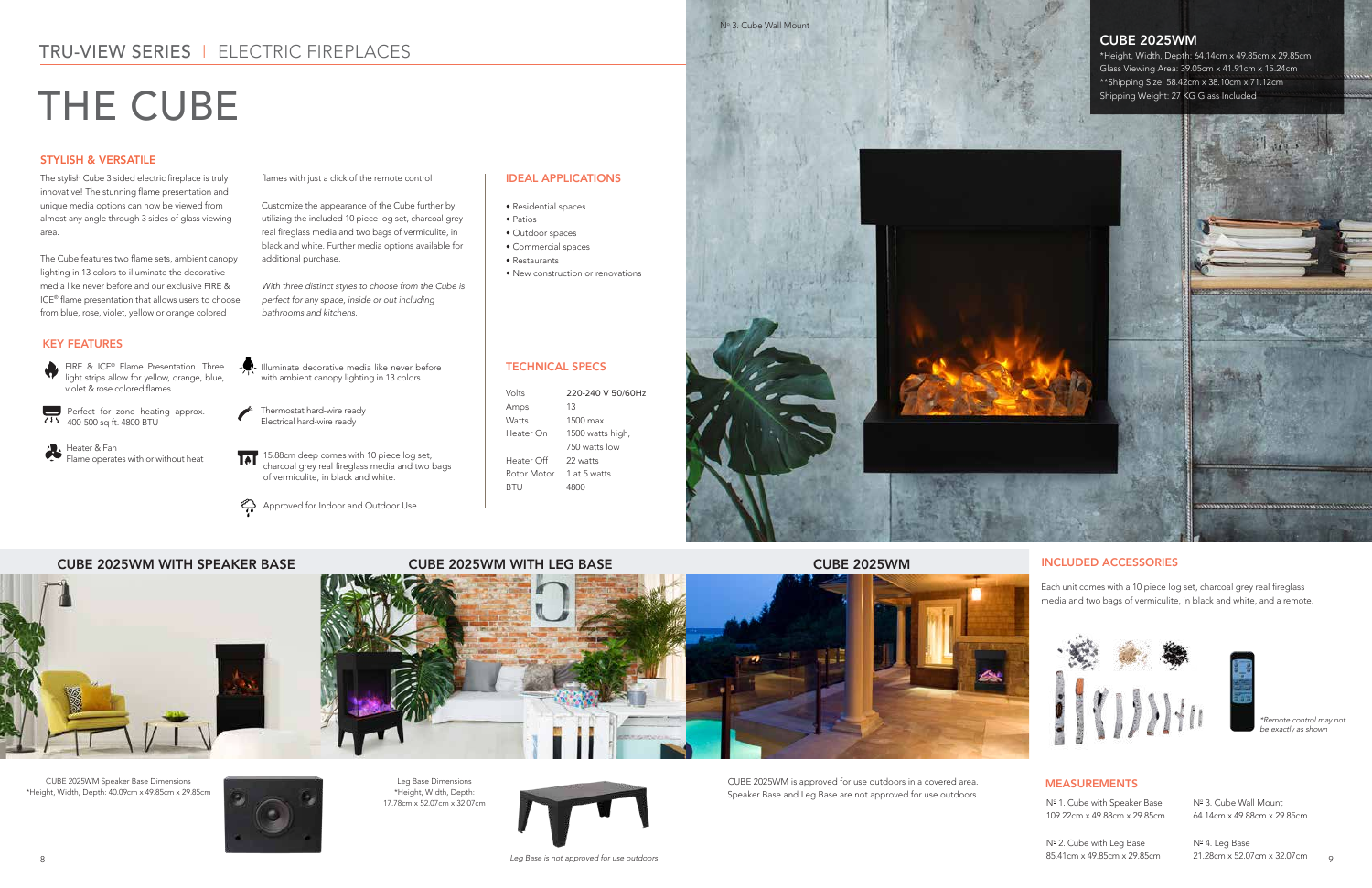



**C** 

29.85cm deep comes with a 10 piece log set and media





Amps 13 Watts 1500 max Heater On 1500 watts high, 750 watts low Heater Off 22 watts Rotor Motor 1 at 5 watts BTU 4800

## TRU-VIEW SERIES I ELECTRIC FIREPLACES

# 2939 XL

### KEY FEATURES

#### ALLURING & MODERN

TECHNICAL SPECS

Volts 220-240 V 50/60Hz

The contemporary 2939 XL – 3 sided fireplace is stunningly modern! Resembling the Cube fireplace with it's flame presentation and unique media options. With it comes the allure of a realistic like flame and large 3 sided viewing area, visible from any angle

The 2939 XL feature two flame sets, ambient canopy lighting in 13 colors to illuminate the decorative media like never before and our exclusive FIRE & ICE® flame presentation that allows users to choose

from blue, rose, violet, yellow or orange colored flames with just a click of the remote control. *It's perfect for any space, inside or out including bathrooms.*

Customize the appearance of the 2939 XL further by utilizing the included 10 piece log set, charcoal grey real fireglass media and two bags of vermiculite, in black and white. Further media options available for additional purchase.

#### IDEAL APPLICATIONS

- Residential spaces
- Patios
- Outdoor spaces
- Commercial spaces
- Restaurants

• New construction or renovations



Approved for outdoor applications, including kitchens. Note: For outdoor use it must be installed in a covered area. Please refer to the manual for additional information





2939 XL

### INCLUDED ACCESSORIES

Each unit comes with a 10 piece log set, charcoal grey real fireglass media and two bags of vermiculite, in black and white, and a remote.





\*Remote control may not be exactly as shown

#### 2939 XL

\*\*Height, Width, Depth: 99.70cm x 74.93cm x 29.85cm Glass Viewing Area: 73.66cm x 66.04cm Surround Size: 99.70cm x 74.30cm \*\*Shipping Size: 104.14cm x 82.55cm x 31.11cm Shipping Weight: 47 KG Glass Included